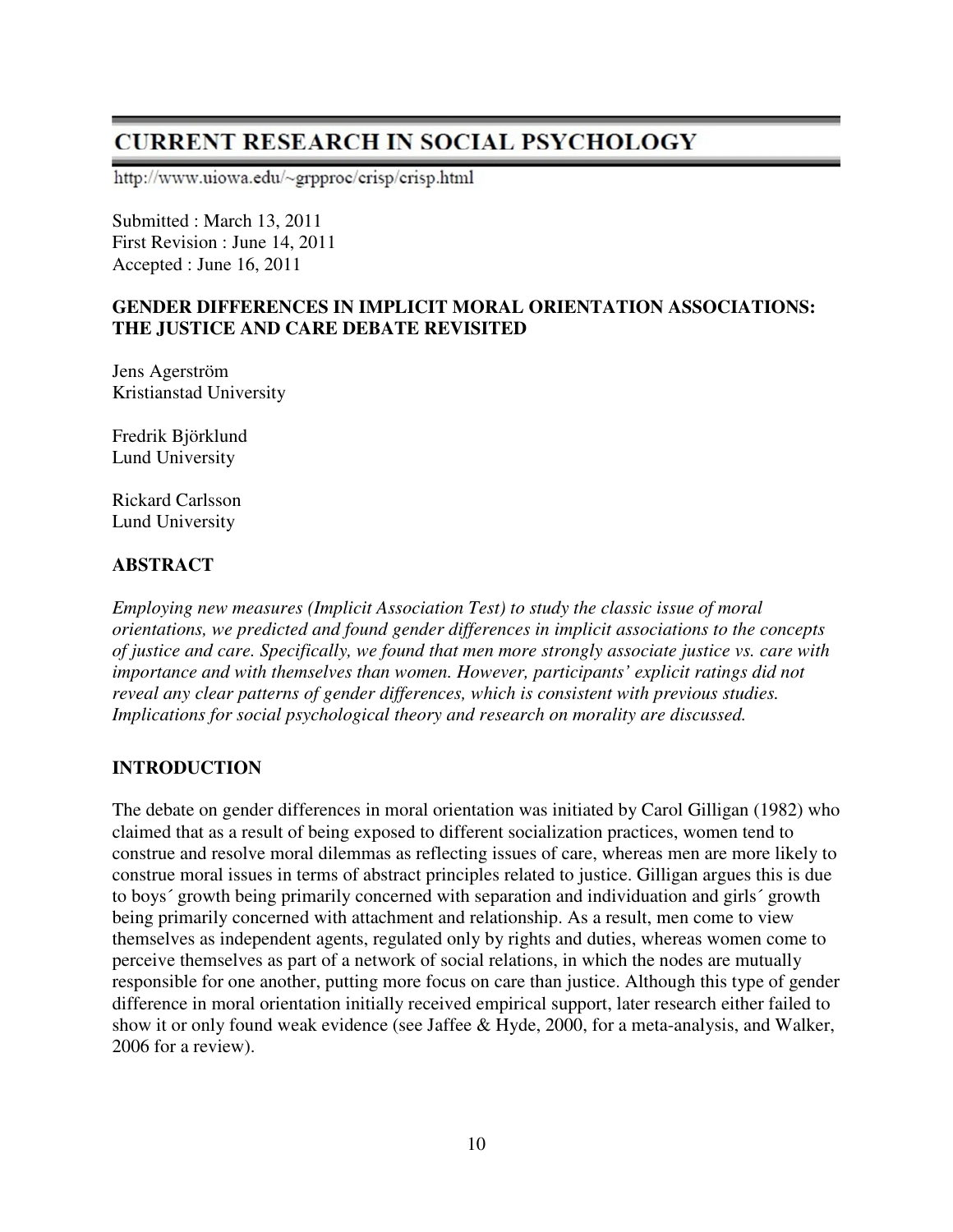We argue that the failure to find reliable gender differences in justice and care may have to with researchers having relied solely on measures of moral orientation that tap deliberate, reflective cognitive processes. Participants have typically been asked to self-report moral orientation or to provide resolutions to ready-made moral dilemmas after having engaged in extensive moral reasoning (e.g., Wark & Krebs, 1996; Ryan, David, & Reynolds, 2004). However, many everyday situations are likely to elicit more spontaneous moral responding where moral reasoning and reflective cognitive processes play no, or at best, a minimal role (Haidt, 2001).

### **Dual modes of morality**

Dual system models of cognition (see e.g., Chaiken & Trope, 1999, for an overview) distinguish between deliberate and automatic processes. Deliberate processes stem from rule-like learning and are based on propositional reasoning that is generally concerned with the validation of evaluations and beliefs. The subjective validity of a given proposition dictates whether it will be endorsed on an explicit level (e.g., Gawronski & Bodenhausen, 2006). Since extant measures of justice and care orientations capture these propositional processes, they should be seen as explicit measures. In contrast, automatic processes are based on non-deliberate associative activation of cognitive structures. Presumably, they evolve from associative learning as well as repeated rule based learning that over time becomes integrated with associative structures in memory. Measures such as the Implicit Association Test (IAT; Greenwald, McGhee, & Schwartz, 1998) which capture people's associative structures are generally labeled implicit measures. When people declare their moral preferences or provide resolutions to justice vs. care dilemmas (explicit measures) propositional processes are likely to be employed given that such behaviors involve some deliberation. In contrast, when they engage in more spontaneous and less controlled behaviors, such as when acting altruistically on the spur of the moment, associative processes may be more influential (Perugini & Leone, 2009). In the present research, we focus on and measure gender differences in such associative processes.

Adapting Perugini and Leone's (2009) implicit moral concept model to the justice and care domain, we believe that the implicit self-concept label ("Just" and "Caring") evolves from associations between actions (reciprocate, empathize) and the implied trait-concept (Just, Caring) that the individual accrues throughout a history of repeated social interactions. According to this view, the implicit self-concept gradually evolves as repeated associative learning processes take place. If a person increasingly engages in actions that are associated with Justice or Care, his or her implicit self-concept will be increasingly polarized as Just or Caring, respectively. The model holds that associations among self, moral orientation, and action schemas depicting actions pertinent to the specific self-concept, are responsible for the behavioral consequences of this associative network. The strength of the self-behavior associations in the person's mind is contingent on frequent co-activation of the action (reciprocate vs. helping the needy) and the trait-based concept label underlying the behavior (Just vs. Caring). Importantly, these associations may also develop from a socialization process where norms (e.g., prescriptive stereotypes of how women and men should behave) in society help shape these associations. Regardless of the reasons, women and men may come to have different implicit associations of justice and care.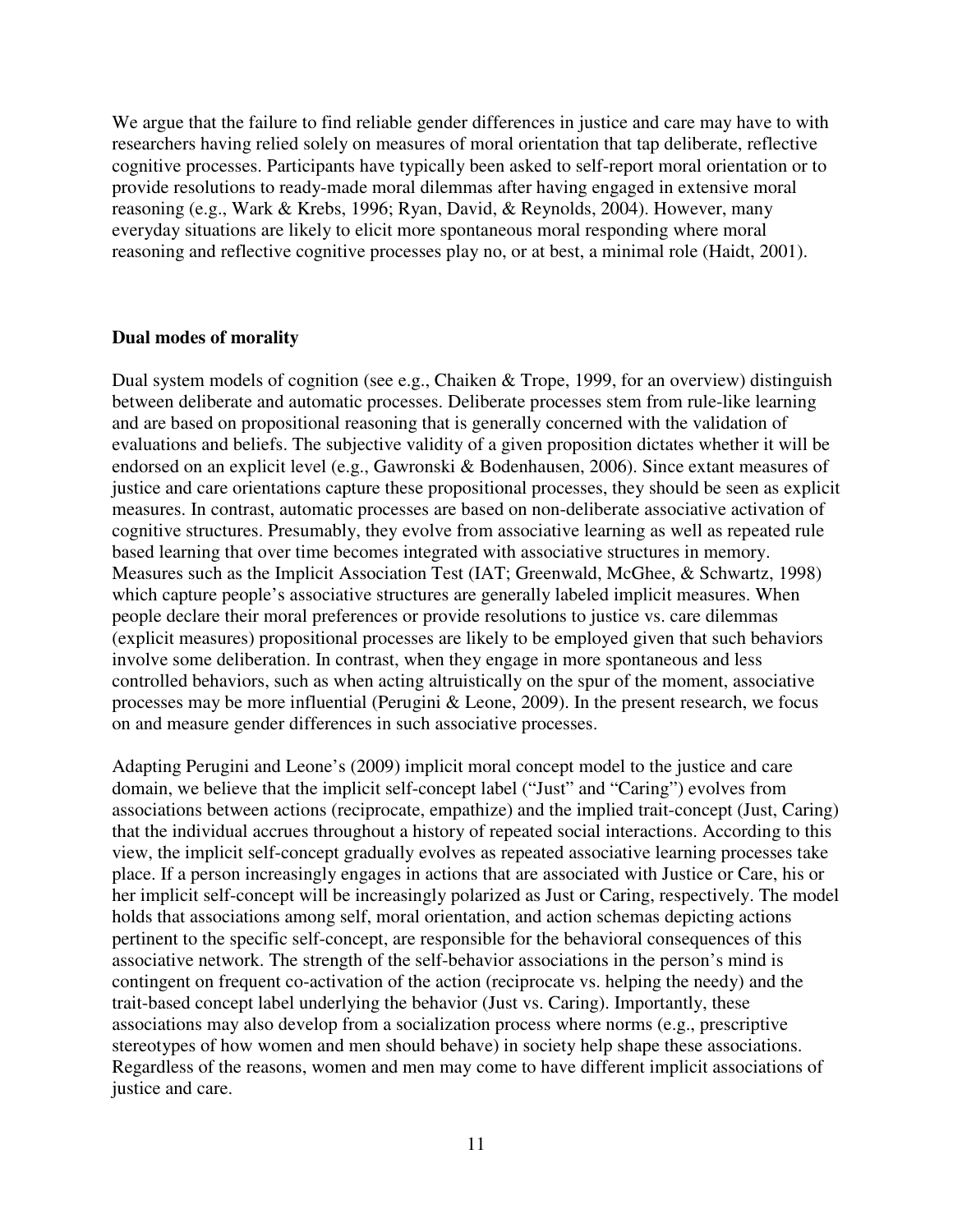### **The Present Research**

In the present study we approach the justice versus care debate from a new angle by examining whether gender differences in moral orientation exist on the automatic associative level. More specifically, using a "moral value" version of the IAT, we predicted that females would more easily associate care concepts with attributes denoting significance and justice concept with insignificance relative to males who would more easily associate justice with significance and care concepts with insignificance. Moreover, using a "Self" vs. "Other" self-concept IAT, it was predicted that women would more easily associate care concepts with themselves and justice concept with others relative to men who should more easily associate justice with themselves and care concepts with others. To our knowledge this is the first study to examine gender differences in moral orientation using implicit measures. Hopefully, this research will shed new light on and spur more studies on a classic research topic within the psychology of morality that has come to a halt.

### **STUDY 1**

### **METHOD**

### *Participants and Procedure*

Seventy-four students (31 males, 43 females; mean age 22.36 years, *SD* = 2.59) were approached on the social sciences' campus and asked to participate in a study on moral perception. They first completed the self-concept IAT followed by the value-IAT and lastly filled out the explicit measures and provided demographic data. Afterwards they were debriefed and thanked for their participation.

### *Measures and Materials*

The IAT (Greenwald et al., 1998) is a computerized response latency measure designed to tap individual differences in automatic associations between categories (e.g., flowers vs. insects) and attributes (e.g., good vs. bad). The IAT requires the rapid classification of various stimuli and rests on the logic that easier pairings (i.e., faster responses) reflects stronger associations compared to difficult pairings (i.e., slower responses). In the present implementation of the IAT, the category labels were always "Justice" versus "Care". The stimuli words reflecting "Justice" were *principles*, *fairness*, *honesty*, and *rules,* whereas words reflecting "Care" were *empathy*, *unselfishness*, *consideration*, and *solidarity*. The value-IAT had "important" vs. "unimportant" as attribute labels with the corresponding stimuli *central, significant*, *relevant*, and *essential* vs. *secondary*, *insignificant*, *irrelevant*, and *unessential.* The self-concept IAT used the attribute labels "Self" vs. "Other", with *I*, *me*, *myself* and *they*, *you*, *them* as stimuli. An overview of the IAT procedure can be found in the Appendix.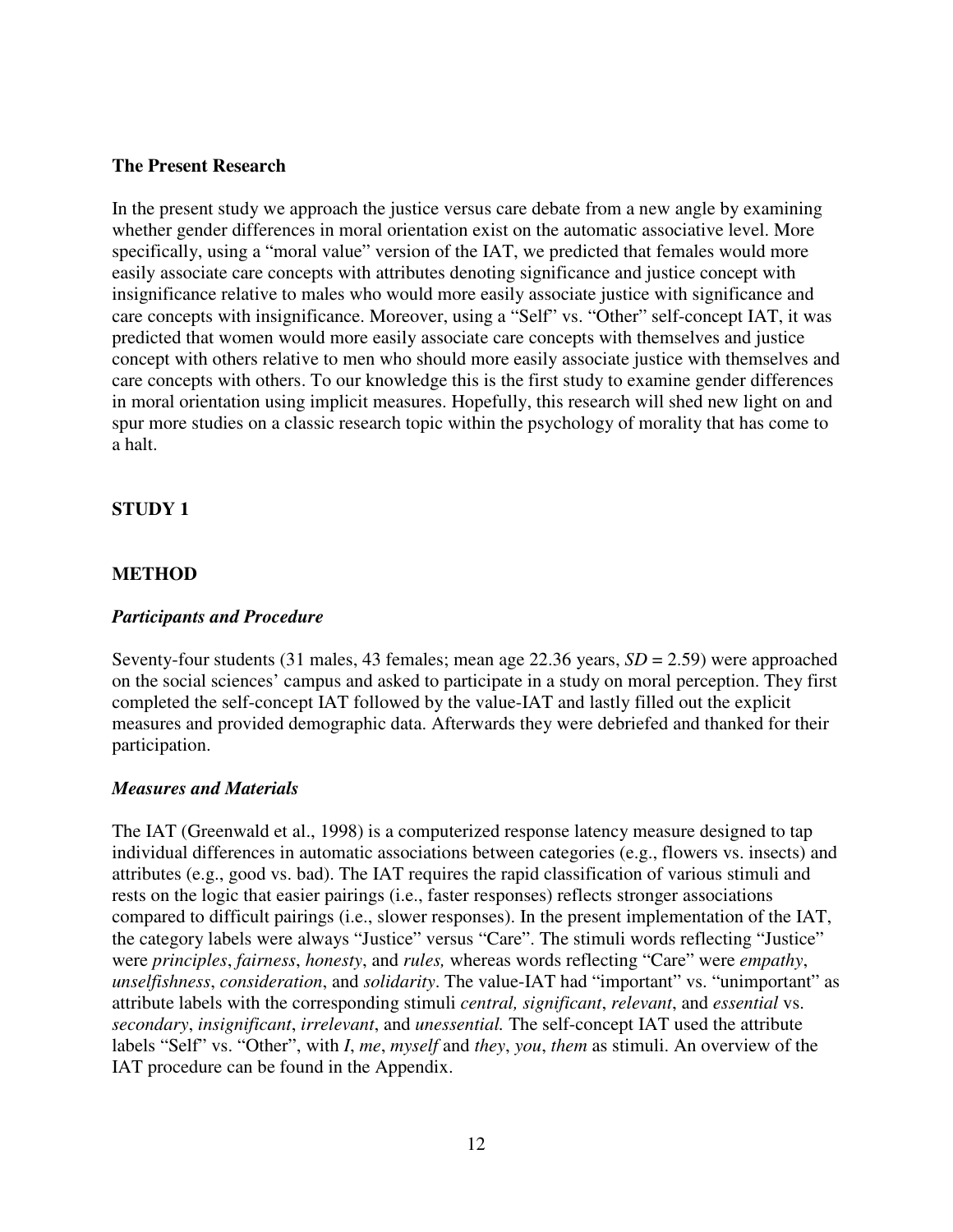The IAT effects were calculated (using the *D*-scoring algorithm recommended by Greenwald, Nosek, and Banaji, 2003) so that a positive *D*-value reflected a stronger association of justice than care with importance (value-IAT) or the self (self-concept IAT). The reliabilities of the IATs were acceptable; alpha = .74 for the self-concept IAT and alpha = .78 for the value-IAT.

The explicit measures were constructed to be conceptually similar to the IATs. As for the explicit self-concept, participants indicated on a 6-point scale ranging from 1 (*not at all*) to 6 (*very much*) to what extent they associate themselves with *principles*, *fairness*, *honesty*, and *rules* (alpha = .71), on the one hand, and *empathy*, *unselfishness*, *consideration*, and *solidarity* (alpha = .84), on the other. Then participants rated each of these justice (alpha *=* .68*)* and care concepts (alpha *=*  .79) with respect to how important they are to them as individuals on a 6-point scale ranging from 1 (*not at all important*) to 6 (*extremely important*).

# **RESULTS**

### *Implicit Measures*

To test the hypothesis that women automatically associate themselves with care (relative to justice) to a greater extent than men, we analyzed the *D*-values of the self-concept IAT, by means of a 2 (order of compatible and incompatible part in the IAT)  $\times$  2 (gender) betweenparticipants ANOVA. Neither the main effect of order or the interaction of order and gender were significant,  $(F(1, 70) = 2.49, p = .119,$  partial  $\eta^2 = .03$  and  $F(1, 70) = 1.71, p = .196$ , partial  $\eta^2$  = .02, respectively), ruling out an order confound of the gender differences. As predicted, the main effect of gender was significant,  $F(1, 70) = 4.27$ ,  $p = .042$ , partial  $\eta^2 = .06$ . A closer inspection of the means shown in Table 1 reveals that although both women and men automatically associate themselves with relatively more care than justice, women have a stronger relative association of care and the self than men do.

Our next hypothesis was that this pattern of relative gender differences also would show up in an value IAT that captured associations of care vs. justice with importance. Thus, we analyzed the value-IAT results (*D*-values) by means of a 2 (order of compatible and incompatible part in the  $IAT$ )  $\times$  2 (gender) between-participants ANOVA. Neither the main effect of order nor the interaction effect of order and gender was significant (Both  $Fs = 0.01$ ) and their effect sizes were virtually non-existent (both partial  $\eta^2 = .00$ ). As predicted, the main effect of gender was significant,  $F(1, 68) = 4.24$ ,  $p = 0.043$ , partial  $\eta^2 = 0.06$ . Looking at Table 1, we see that the women show virtually no difference in how they automatically associate justice and care with importance whereas the men associate justice (relative to care) with higher importance.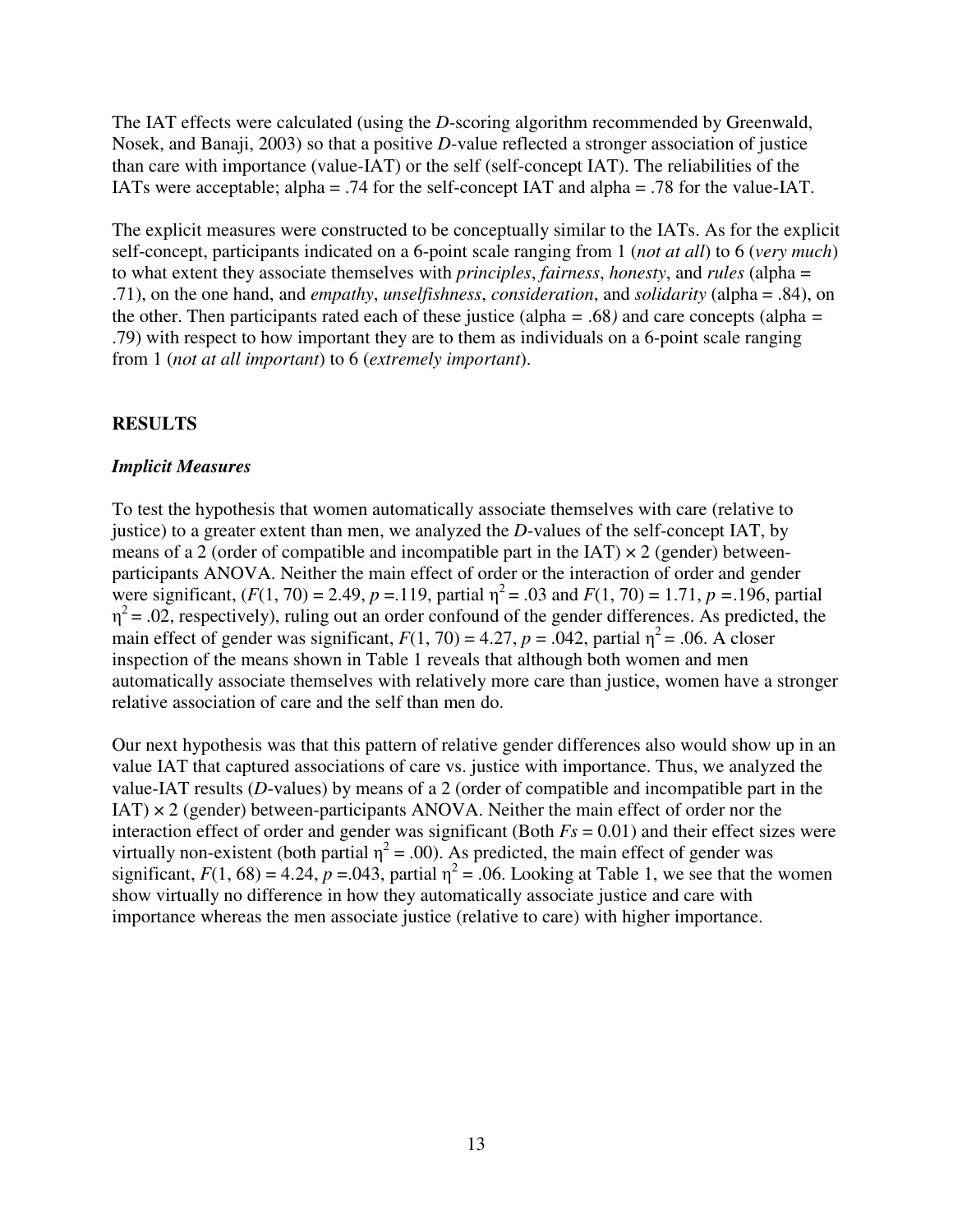|                  |               | Mean D-scores and standard deviation |  |  |
|------------------|---------------|--------------------------------------|--|--|
| Implicit measure | Males         | Females                              |  |  |
| Self-concept IAT | $-0.14(0.38)$ | $-0.31(0.38)$                        |  |  |
| Value IAT        | 0.24(.53)     | $-0.01$ (.47)                        |  |  |

*Table 1. Means and standard deviations of the IATs as a function of gender* 

*Note.* A positive *D-*score means a stronger association with justice relative to care, whereas as negative *D*-score represents the opposite (stronger association with care relative to justice).

The two IATs were moderately correlated,  $r(72) = .37$ ,  $p = .001$ . In order to explore whether the correlations between the IATs differed across gender, we used Fisher's *r* to *z*- transformations. Interestingly, there was a trend for the correlations to be stronger for the women ( $r = .50$ ) relative to the men  $(r = 13)$ ,  $z = -1.68$ ,  $p = 0.084$ . Although the finding is uncertain at this point, it tentatively suggests that women have a stronger association between how they automatically associate themselves with care and how important they (automatically) find care to be.

### *Explicit Measures*

The next step of the analysis was to investigate if the sex difference found on the implicit level also would show up in the explicit measures. The explicit importance scales were analyzed by means of a 2 within (scale: justice vs. care)  $\times$  2 between (gender) mixed ANOVA. There was a significant main effect regarding the difference between the two scales,  $F(1, 72) = 92.57$ ,  $p <$ .001, partial  $\eta^2$  = .56, suggesting that the participants overall rated care as more important than justice. Further, the main effect of gender was marginally significant,  $F(1, 72) = 2.91$ ,  $p = .092$ , partial  $\eta^2$  = .04, with females providing higher ratings overall than males. However there were no significant interaction between gender and scale,  $F(1, 72) = 1.11$ ,  $p = .300$ , partial  $\eta^2 = .015$ . In other words, males did not explicitly value justice relative to care more than females, as they did implicitly.

To examine gender differences in explicitly stated self-concepts the self-ratings were analyzed by means of 2 within (scale: justice vs. care)  $\times$  2 between (gender) mixed ANOVA. There was a significant main effect regarding the difference between the two scales,  $F(1, 72) = 42.51$ ,  $p <$ .001, partial  $\eta^2 = .37$ , suggesting that the participants overall associated themselves more with care than with justice. Furthermore, there was a marginally significant main effect of gender, *F*  $(1, 72) = 3.59$ ,  $p = .062$ , partial  $\eta^2 = .05$ , indicating that women explicitly stated a stronger association with the self and moral orientations regardless of dimension. However, there was no significant interaction between gender and scale,  $\bar{F}(1, 72) = .50$ ,  $p = .480$ , partial  $\eta^2 = .01$ . Put differently, females did not explicitly associate themselves more strongly with care relative to justice than did males, which they did on the implicit level. Table 2 presents the means and standard deviations for the explicit measures as a function of gender.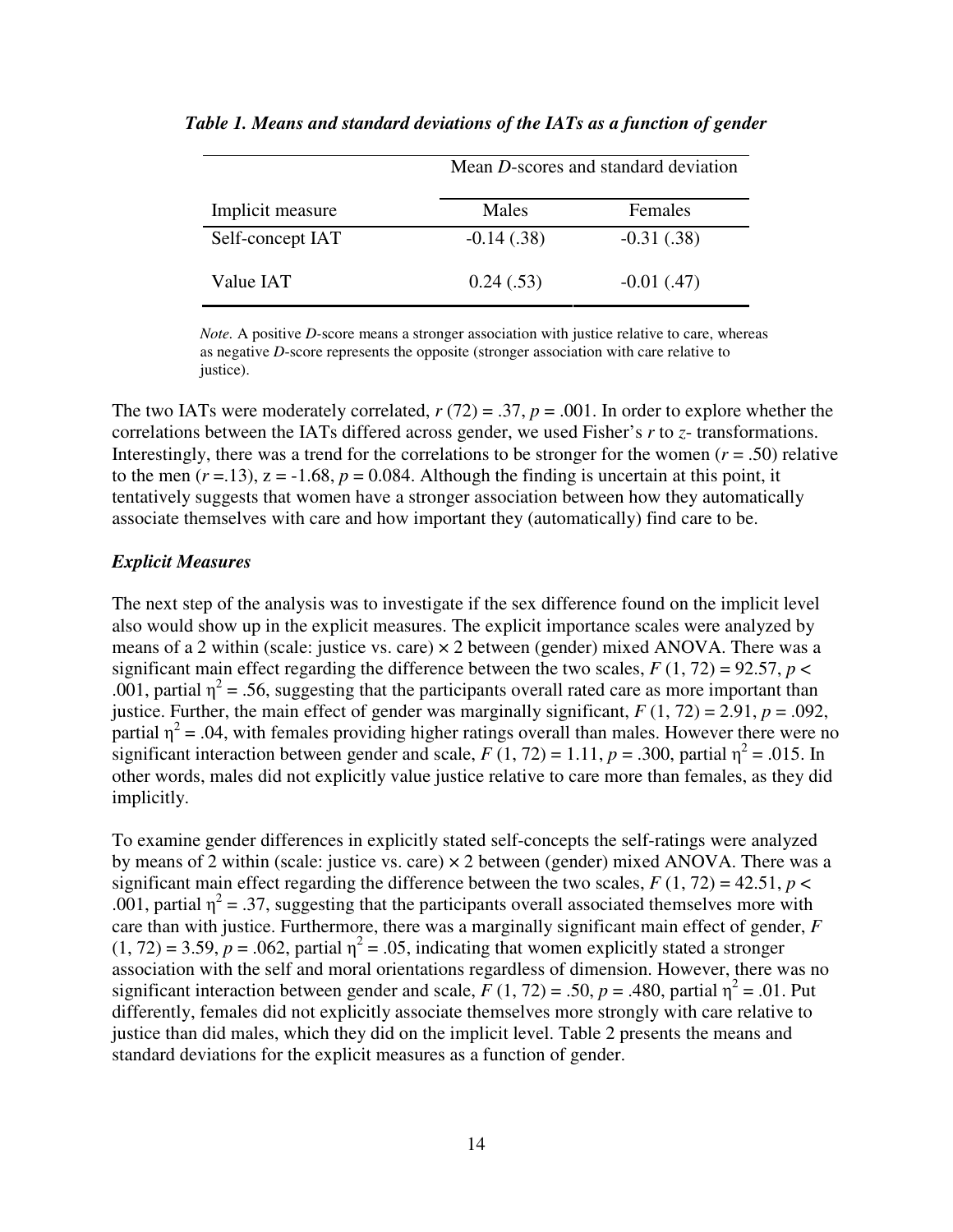|                               | Means and standard deviation |           |  |
|-------------------------------|------------------------------|-----------|--|
| Explicit measure              | Males                        | Females   |  |
| Importance of justice.        | 3.98(.76)                    | 4.12(.83) |  |
| Self-association with justice | 3.77(.81)                    | 3.97(.82) |  |
| Importance of care            | 4.85(.82)                    | 5.21(.60) |  |
| Self-association with care    | 4.44(.87)                    | 4.81(.77) |  |
|                               |                              |           |  |

*Table 2. Means and standard deviations of explicit measures as a function of gender* 

### *Relationship between Explicit and Implicit Measures*

Because the two IATs captured the relative associations of care vs. justice and importance (vs. unimportant) or self (vs. others), respectively, we calculated difference scores of the explicit scales. These two explicit difference scores strongly correlated with each other,  $r(74) = 0.78$ ,  $p \lt \theta$ .001. Regarding the self-concept IAT, it is significantly and moderately correlated with both the explicit self-concepts,  $r(74) = 0.31$ ,  $p = .001$ ) and the explicit importance scale, r  $(74) = .35$ ,  $p =$ .002). The importance-IAT is, on the other hand, not significantly correlated with the explicit importance scale,  $r(72) = .17$ ,  $p = .159$ , and marginally significantly correlated with the explicit self-concept scale, *r* (72) = .23, *p* = .056).

### **STUDY 2**

Because we were somewhat concerned that the value-IAT could have been affected by the participants completing the self-concept IAT first, we wanted to replicate this IAT in a new sample. The only difference in this replication was the new sample of 80 undergraduates (34 males, 46 females; mean age 24.35 years,  $SD = 3.73$ ), who were recruited in the same way as in Study 1.

As in Study 1, the value-IAT results (*D*-values) were analyzed by means of a 2 (order of compatible and incompatible part in the IAT)  $\times$  2 (gender) between-participants ANOVA. Both the main effect of order and the interaction of order and gender were non-significant and had small effect sizes with *F* (1, 76) = 0.167, *p* = .684, partial  $\eta^2$  = .002 and *F* (1, 76) = 0.151, *p* = .699, partial  $\eta^2$ = .002 respectively. Replicating the finding of Study 1, the main effect of gender  $F(1, 76) = 9.837$ ,  $p < .01$ , partial  $\eta^2 = .115$  was significant. The means indicate that both females and males automatically associate justice with higher importance than care, but that this association is weaker for females (mean  $D = .122$ ,  $SD = 0.39$ ) than for males (mean  $D = .406$ , *SD* = 0.39). Although females have a slightly more justice-oriented association in this replication so do the males by a similar amount, leaving the relative difference between the two genders virtually the same in this new sample. The most plausible explanation for this is that the effects were somewhat weaker in the first study because the participants had already completed a very similar IAT.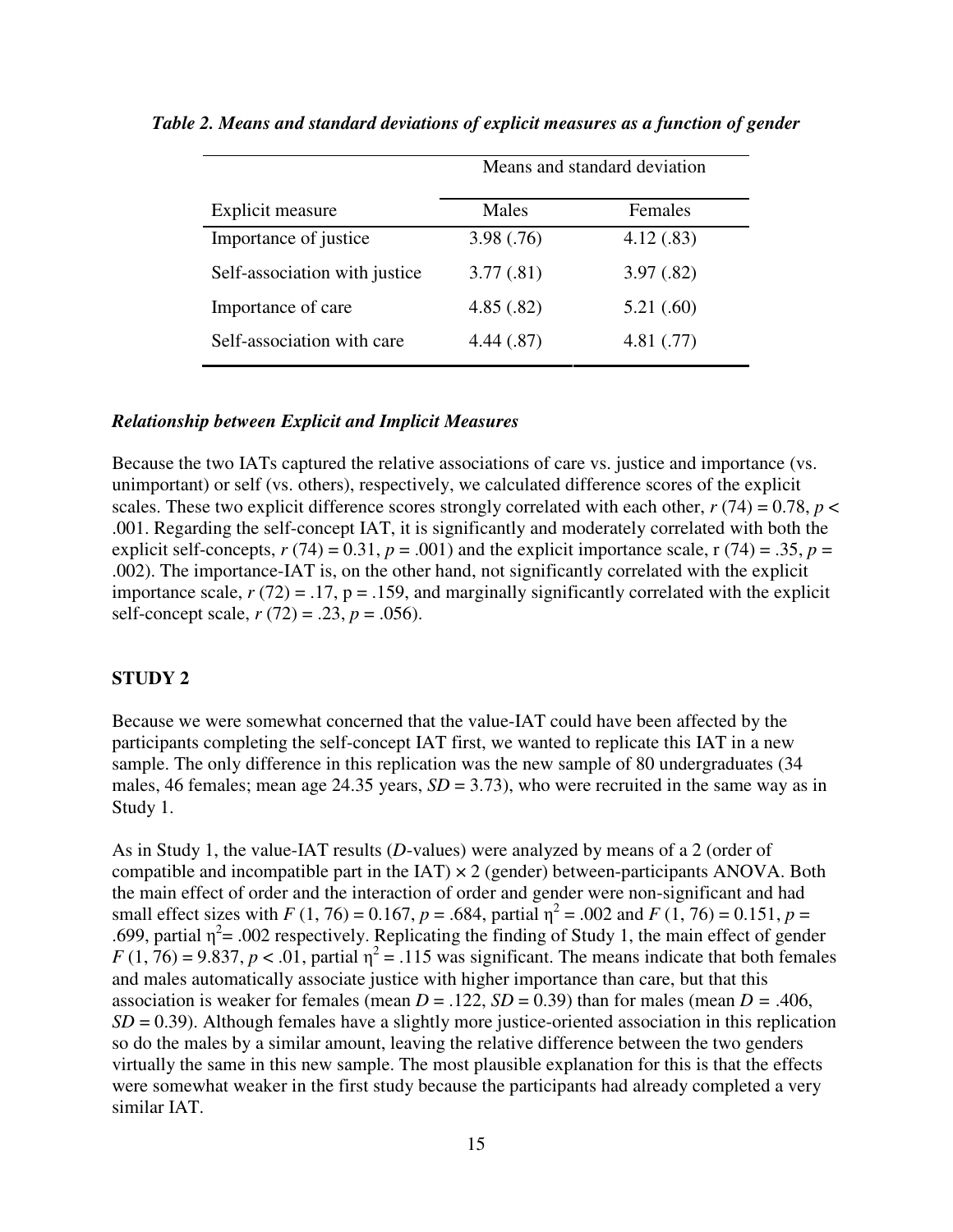### **GENRAL DISCUSSION**

The present study revisited the classic issue of gender differences in moral orientation. Employing implicit measures, we predicted and found that men and women differ both in the extent to which they associate justice vs. care with importance (tapping their implicit evaluations of the moral orientations) and with themselves (tapping their implicit moral orientation selfconstruct). Specifically, we found that women had more care-oriented (relative to justice) implicit associations than the men had. Further, the importance-IAT and the self-IAT correlated moderately, a correlation which tended to be stronger for the women. Finally, participants' explicit ratings of how important justice and care is and to what extent they associate themselves with justice vs. care did not show this pattern of gender differences, but rather suggest that women gave higher ratings in general.

Our results are novel in that they appear to be the first showing gender differences in implicit associations related to justice and care. As for their theoretical implications, we observe that the relative gender difference found here are not equivalent to those suggested by Gilligan (1982), i.e. that men primarily have a moral orientation related to justice whereas women primarily have a moral orientation related to care. In fact, although men associated themselves less with care than women did, the men in the present study did not associate themselves more with justice than care. One reason for why this is so may be the sample, Sweden being a country stressing equal opportunity and treatment, including socialization practices such as upbringing and education. Hence, it should come as no surprise that men too appreciate and associate themselves with carerelated moral norms and that women associate justice with high importance. However, our results suggest that the relative differences between men and women still exist.

Because the IAT is inherently a relative measure, we suggest that the absolute values of the differences in associations of justice vs. care should be interpreted with some cauation. Importantly, it is impossible to tell whether the differences are mainly due to differences in associations towards care or towards the associations of justice. Altough this does not change our main conclusions regarding the relative differences between men and women, it limits our ability to pin-point their exact nature. New methods related to the IAT (such as the Sorting Paired Features test) are being developed and may be more suitable for making absolute comparisons in the future, but at the present point we are reluctant to draw any conclusions beyond those related to relative effects.

As noted in the introduction, previous studies have frequently failed to find gender differences in moral orientation, which may have contributed to cooling the interest for this issue. The present findings are interesting in this context; using a measure that primarily taps automatic processes significant gender differences are revealed, suggesting implicit methods to be viable tools for further research. One explanation of the scarcity of findings related to gender differences in moral orientation may thus be the exclusive focus on measures related to deliberative processes. Besides overlooking the role of implicit cognitive processes in moral orientation which may affect moral responding in a variety of situations, it is possible that the results from extant research examining gender differences in justice and care could to some extent be plagued by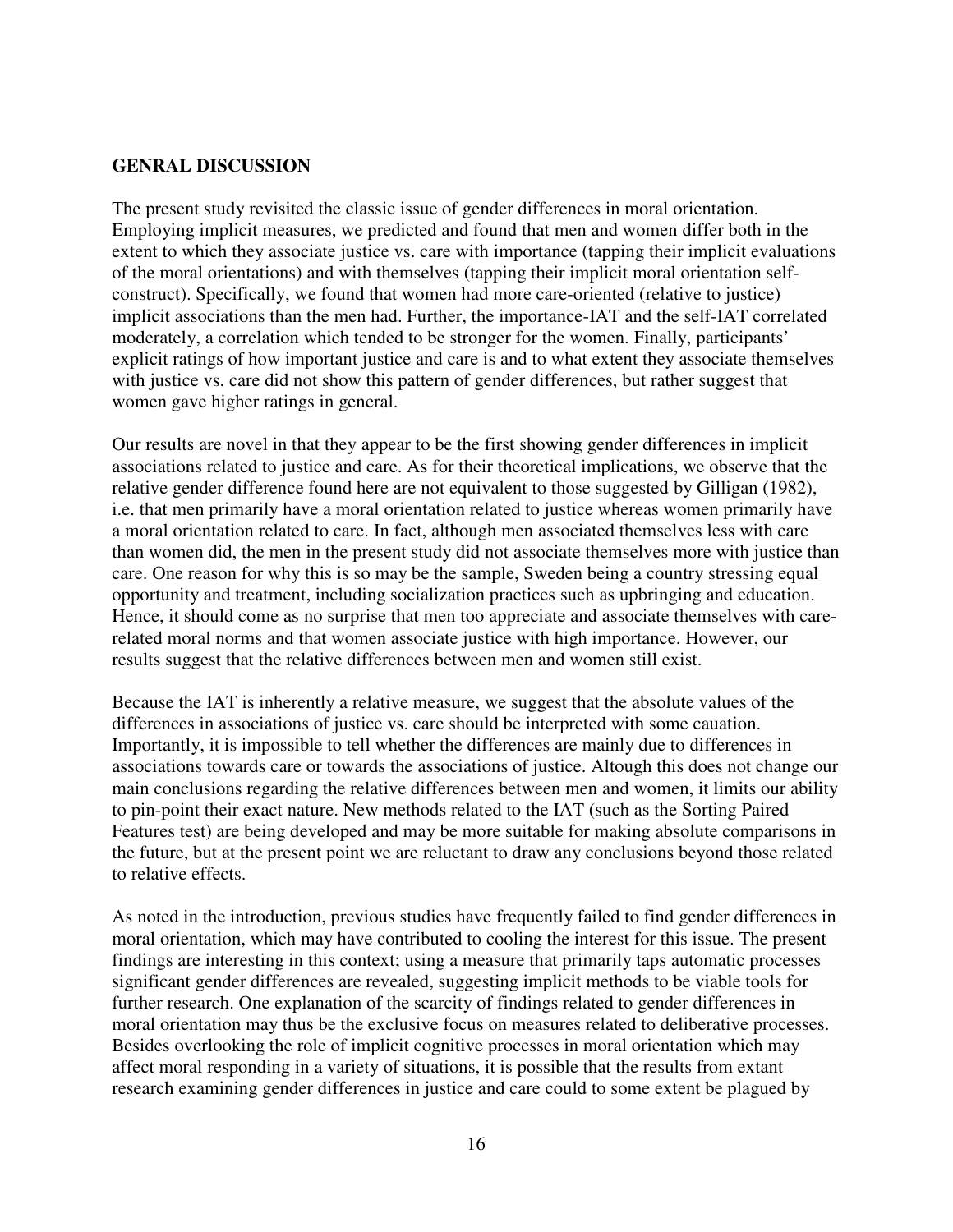self-presentation. Women may be reluctant to explicitly associate themselves with traditional stereotype-congruent attributes and vice versa for men, and may thus adjust their moral responding so that it does not conform to traditional gender stereotypes (e.g. female = nurturing). This could mask and underestimate true gender differences in moral orientation. It may be assumed that people's implicit associations concerning gender are more resistant to change than are their explicit counterparts and thereby less affected by gender-role challenges.

To conclude, these types of measures may not only be useful in detecting gender differences in moral orientation, but also for studying individual differences. Consequently, future studies on how people construe and resolve moral problems may do well to also include these types of implicit measures.

### **REFERENCES**

Chaiken, S., & Trope, Y. (Eds.). 1999. *Dual process theories in social psychology*. New York: Guilford Press.

Gawronski, B., & Bodenhausen, G. V. 2006. "Associative and propositional processes in evaluation: An integrative review of implicit and explicit attitude change". *Psychological Bulletin*, *132*, 692–731.

Gilligan, C. 1982. *In a different voice*. Cambridge, MA.: Harvard University Press.

Greenwald, A., McGhee, D., & Schwartz, J. 1998. "Measuring individual differences in implicit cognition: The Implicit Association Test". *Journal of Personality and Social Psychology*, 74, 1464–1480.

Greenwald, A., Nosek, B., & Banaji, M. 2003. "Understanding and using the Implicit Association Test: I. An improved scoring algorithm". *Journal of Personality and Social Psychology*, *85*, 197-216.

Haidt, J. (2001). "The emotional dog and its rational tail: A social intuitionist approach to moral judgment". *Psychological Review*, *108*, 814-834.

Jaffee, S., & Hyde, J. S. 2000. "Gender differences in moral orientation: a meta-analysis". *Psychological Bulletin*, *126*, 703-726.

Perugini, M., & Leone, L. 2009. "Implicit self-concept and moral action". *Journal of Research in Personality*, *43*, 747-754.

Ryan, M. K., David, B., & Reynolds, K. J. 2004. "Who cares? The effect of gender and context on the self and moral reasoning". *Psychology of Women Quarterly*, *28*, 246-255.

Walker, L. J. (2006). "Gender and morality". In M. Killen & J. G. Smetana (Eds.), *Handbook of moral development* (pp. 93-115). Mahwah, NJ: Erlbaum.